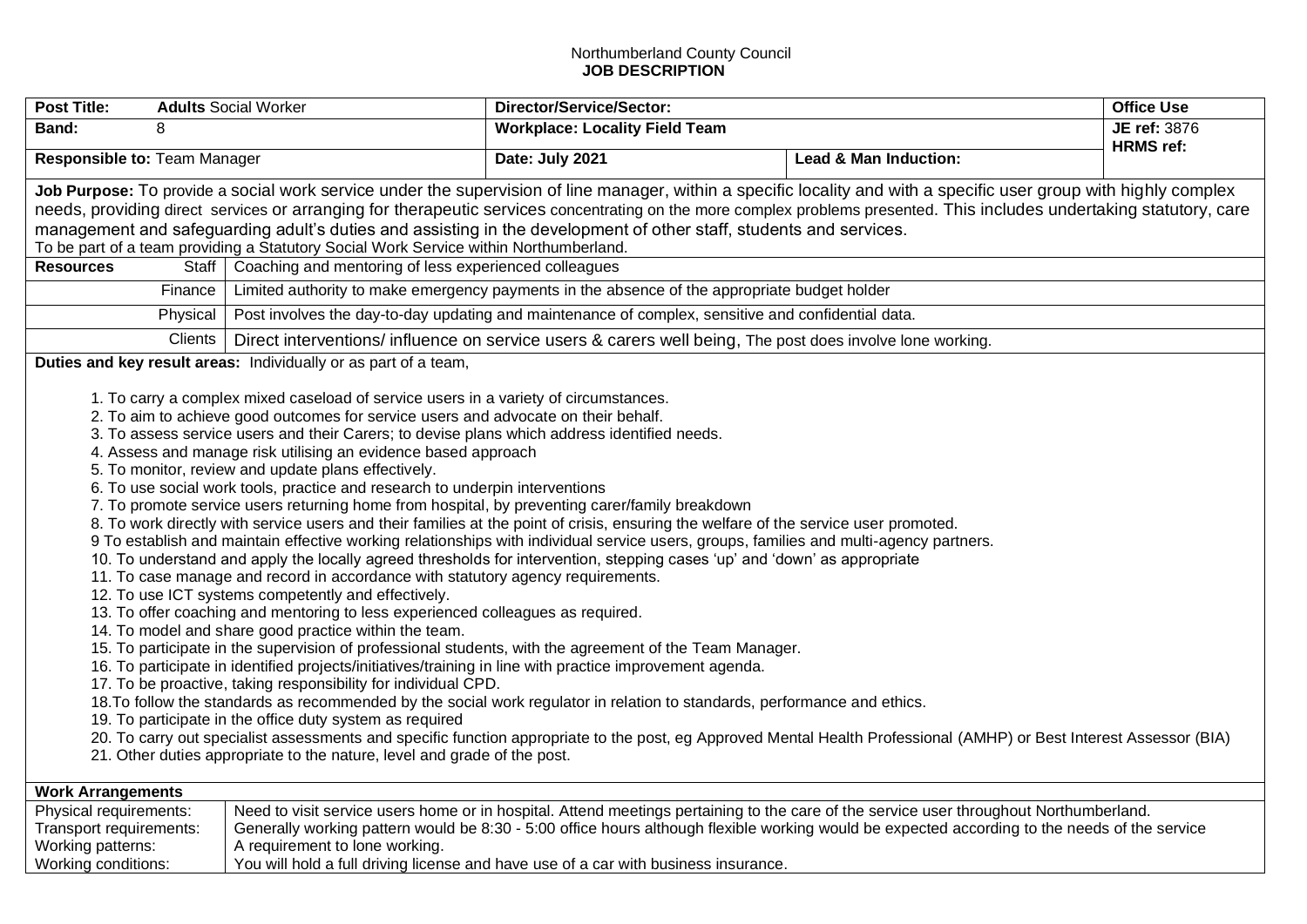## **PERSON SPECIFICATION**

| <b>Post Title:</b><br><b>Adults Social Worker</b>                                                                                                       | Director/Service/Sector:                                                                                                | Ref: 3876 |  |  |
|---------------------------------------------------------------------------------------------------------------------------------------------------------|-------------------------------------------------------------------------------------------------------------------------|-----------|--|--|
| <b>Essential</b>                                                                                                                                        | <b>Desirable</b>                                                                                                        | Asses     |  |  |
|                                                                                                                                                         |                                                                                                                         | s         |  |  |
|                                                                                                                                                         |                                                                                                                         | by        |  |  |
| <b>Qualifications and Knowledge</b>                                                                                                                     |                                                                                                                         |           |  |  |
| Degree in Social Work, Dip SW, CQSW, CSS.                                                                                                               | Post Qualifying Awards in Social Work (and related professional                                                         |           |  |  |
| <b>Completed Assessed Supported Year Employment</b>                                                                                                     | qualification training) ie Practice Educators and or Safeguarding.<br>Associated training relevant to the specific post |           |  |  |
| Current Social Work England Registration.                                                                                                               | Up-to-date knowledge of relevant research and legislation                                                               |           |  |  |
| Up-to-date understanding of the key issues and relevant theoretical background facing                                                                   | <b>Hospital Discharge Policy</b>                                                                                        |           |  |  |
| professional Adult social workers, particularly related to Safeguarding Adults and Mental                                                               |                                                                                                                         |           |  |  |
| Capacity                                                                                                                                                |                                                                                                                         |           |  |  |
|                                                                                                                                                         |                                                                                                                         |           |  |  |
| <b>Experience</b>                                                                                                                                       |                                                                                                                         |           |  |  |
| Substantial experience of working with Adults.                                                                                                          | Experience of working in a range of social work settings.                                                               |           |  |  |
| Experience of Safeguarding Adults.                                                                                                                      | Experience of supervising staff and students.                                                                           |           |  |  |
| Experience of team working.                                                                                                                             |                                                                                                                         |           |  |  |
| Experience of positive decision making.                                                                                                                 |                                                                                                                         |           |  |  |
| <b>Skills and competencies</b>                                                                                                                          |                                                                                                                         |           |  |  |
| Ability to form positive relationships with service users and colleagues.                                                                               | Knowledge and skills of staff supervision.                                                                              |           |  |  |
| Demonstrable risk assessment and critical thinking skills.                                                                                              | Knowledge of solution focussed models of practice and intervention.                                                     |           |  |  |
| Ability to communicate effectively both verbally and in writing with service users and other                                                            |                                                                                                                         |           |  |  |
| professionals.                                                                                                                                          |                                                                                                                         |           |  |  |
| Ability to demonstrate sensitivity and an understanding of emotional difficulties and                                                                   |                                                                                                                         |           |  |  |
| addressing challenging behaviour of service users.                                                                                                      |                                                                                                                         |           |  |  |
|                                                                                                                                                         |                                                                                                                         |           |  |  |
| Knowledge of Safeguarding Children and Adults.<br>Ability to undertake holistic assessments.                                                            |                                                                                                                         |           |  |  |
|                                                                                                                                                         |                                                                                                                         |           |  |  |
| Ability to work under pressure, meet deadlines and have strategies to cope with own                                                                     |                                                                                                                         |           |  |  |
| stressors.                                                                                                                                              |                                                                                                                         |           |  |  |
| Organisational skills.                                                                                                                                  |                                                                                                                         |           |  |  |
| Ability to operate within a variety of health and social services settings.<br>Ability to understand the financial budgetary framework of the Division. |                                                                                                                         |           |  |  |
| Ability to operate effectively as a member of a team/network.                                                                                           |                                                                                                                         |           |  |  |
| Competence with ICT systems and programmes.                                                                                                             |                                                                                                                         |           |  |  |
|                                                                                                                                                         |                                                                                                                         |           |  |  |
| Physical, mental and emotional demands                                                                                                                  |                                                                                                                         |           |  |  |
| To be a resilient practitioner.                                                                                                                         |                                                                                                                         |           |  |  |
| Flexible approach to the hours of working to accommodate changes in working patterns at                                                                 |                                                                                                                         |           |  |  |
| short notice.                                                                                                                                           |                                                                                                                         |           |  |  |
|                                                                                                                                                         |                                                                                                                         |           |  |  |